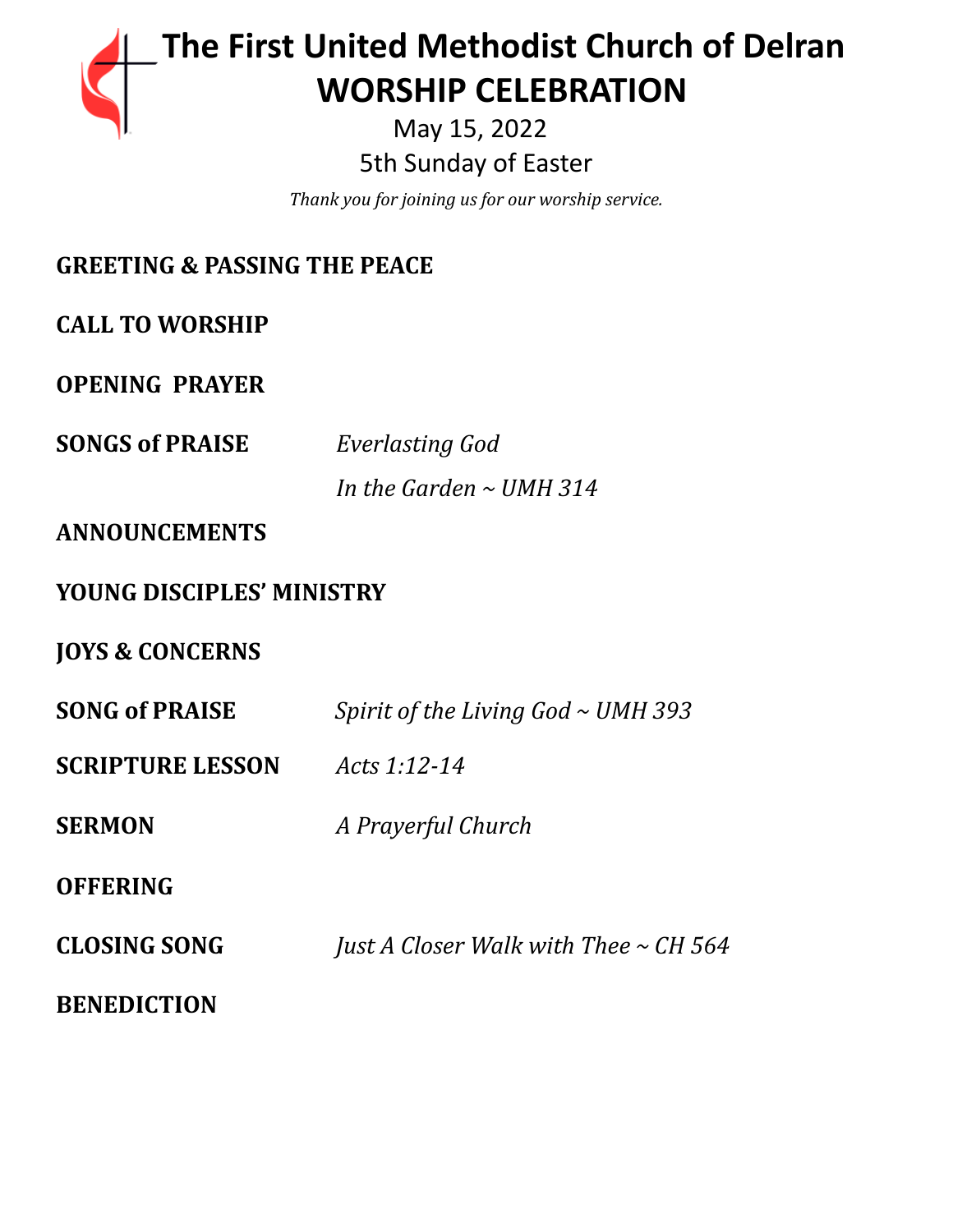| The First United Methodist Church of Delran<br>ANNOUNCEMENTS<br>May 15, 2022 |
|------------------------------------------------------------------------------|
|                                                                              |

## **WORSHIP GOD**

- **Indoor Services** are in the Sanctuary on Sundays at 10AM. Masking is your choice and social distancing between households is required. Nursery care is provided. Please prepare prayerfully & note the precautions & guidelines on our website, [delranumc.org.](http://www.delranumc.org) The service will be livestreamed from the Sanctuary at 10AM. Join the Service Online: Please consult the church website & Facebook page for updates.
- **Sunday Service Check-in:** [Complete](http://www.delranumc.org/checkin) this form to record your attendance for the online service.
- **● Sermon Archive:** Access previously recorded sermons on our [Youtube](https://www.youtube.com/results?search_query=delran+first+umc+channel) web page.
- **Giving Options**: Please mail your tithes & offerings to the First UMC of Delran, 32 Conrow Road, Delran, NJ 08075, or go to the church [website](http://www.delranumc.org) to *Donate with [Tithe.ly](https://tithe.ly/give?c=1379451)* or *[Donate](https://www.paypal.com/donate/?token=JgyQQyCzJSzuWb-4M_kVuUa8ORCkKdbhPebT-DwrySzFpiafxE6LsZCirp50sAsR0jT_60&country.x=US&locale.x=) with PayPal*.

## **NEW AND NOTEWORTHY**

- **● VBS Meeting -** Right after church today there will be a VBS planning meeting.
- **SPR Committee Meeting** There will be an In-person SPR Committee meeting on Monday, May 16th at 7:30pm at the church.
- **2022 UMC Annual Conference** The United Methodist Annual Conference will take place on May 23-24 online. If you would like to watch here are the links: To watch: **[Monday, May 23 via YouTube](https://gnjumc.us11.list-manage.com/track/click?u=b2ab2248b91542a5f476025fe&id=7d3c7a7145&e=73a8a4c6df)** To watch: **[Tuesday, May 24 via YouTube](https://gnjumc.us11.list-manage.com/track/click?u=b2ab2248b91542a5f476025fe&id=cd753cff5c&e=73a8a4c6df)**
- **● 50th Anniversary Celebration** Can you help?: set up tables and chairs on 5/21 at 10:30am; help with food; lend a cooler with ice…the list goes on-talk to Katie Winner - The 1st United Methodist Church of Delran will be celebrating 50 years on Conrow Road this May 22nd. We have some special guests coming! And we'll have a huge covered dish luncheon. Sign up sheets are in the narthex and you can sign up [here](https://www.perfectpotluck.com/DWLN5591) as well.
- **● Education Coordinator** The Staff Parish Relations Committee is looking to fill a brand new position within our church. If you or someone you know would be interested, look for the job description on our web page or at this [link.](http://delranumc.org/staff)
- **Ukraine Support** We will continue to take offerings to support UMCOR (United Methodist Committee on Relief) and its Global Relief effort project 982450 for Ukraine. Envelopes are on the table in the Narthex.
- **● Email Prayer Chain** Chris Verduin coordinates an email Prayer Chain for our church family. If you would like to be a part of this email chain, email the church office or Chris directly at VerduinChris@gmail.com
- **● Small Groups** You can join a Small Group. There will be an in-person group at 10am Wednesday mornings at the church. There will be zoom groups on Wednesday and Thursday nights at 7pm. These groups will begin the week of April 24th. Just come! Wednesday evening group will begin on April 20th The Wednesday Zoom link is

https://us02web.zoom.us/j/82581434106?pwd=RHhFYVovcGhqMUhaQmcwaFZFZHRQUT09 The Thursday Zoom link is

https://us02web.zoom.us/j/85413515233?pwd=SlBWYm5Ed0hxMmZrZWptQjNCZjRhQT09

● **Church Office** hours are Tuesday, Wednesday and Thursday 9-2

## **FELLOWSHIP & GROWTH**

- **Upper Room Devotionals** Paper copies are available in the Narthex.
- **Support Group** Are you living childfree, not by choice? Consider meeting with others who can support you. In association with resolve - The National Infertility Association. Contact Joyce Woodell at [jaycee0382@gmail.com](mailto:jaycee0382@gmail.com) for more information.